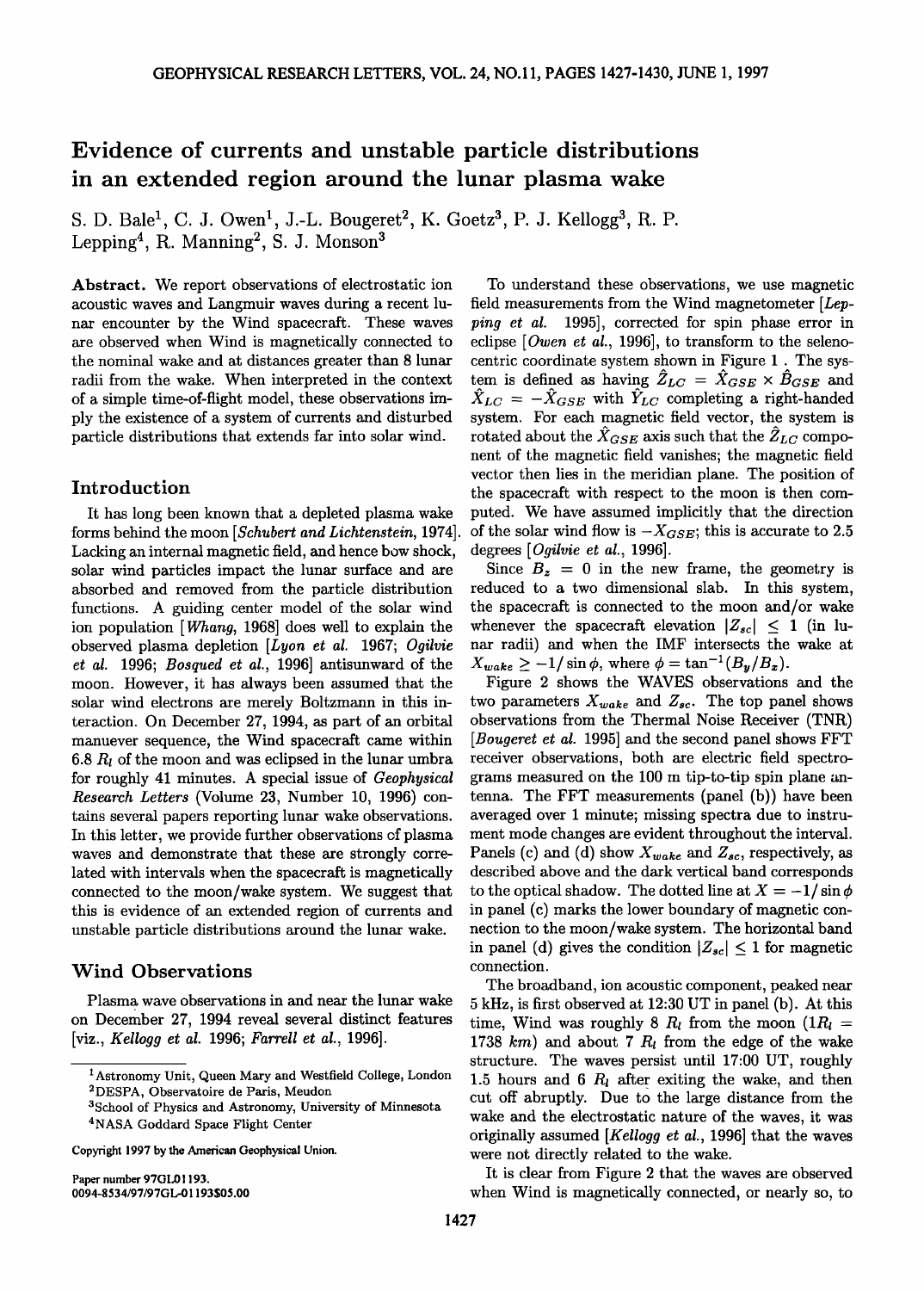

**Figure 1. We transform spacecraft position at each Bfield measurement to a selenocentric frame with**  $Z_{LC} = \hat{X}$  $X_{GSE} \times B_{GSE}$  and  $X_{LC} = -X_{GSE}$  with  $Y_{LC}$  completing a right-handed system. We also calculate  $X_{wake}$ , the X coordinate of the point of intersection of the spacecraft flux tube with  $Y' = 0$ . In this frame, the space**craft is magnetically connected to the lunar plasma**  wake whenever  $|Z_{sc}| \leq 1$  and  $X_{wake} > -1/\sin(\phi)$ .

**the nominal wake or the moon itself. The FFT Receiver (panel (b)) observes agood correlation between bursts of broadband ion acoustic waves and intervals in which**   $|Z_{sc}| \leq 1$ . Data from the magnetic channels of the FFT **show no response at these frequencies, confirming that the waves are electrostatic. A• just around 13:30 UT,**   $X_{wake}$  is roughly 15  $R_i$ ; this is largest value of  $X_{wake}$ **showing acoustic noise during this encounter. At 14:15**  UT, the parameter  $X_{wake}$  drops by roughly 5  $R_i$ ; here, **the !MF maps to a region of the wake which is closer to the moon and the corresponding wave amplitudes are larger.. The ion acoustic noise persist until 17:00 UT when Wind leaves the connection slab.** 

**Langmuir waves (Figure 2a) were observed near the local plasma frequency following the depleted density profile through the ion wake region. These are similar to the Langmuir waves often observed near the solar wind-electron foreshock boundary [Filbert and Kellogg, 1979] on field lines magnetically connected to the bow**  shock. During these events, however, Wind is nearly

**50Re upstream of that boundary. A similar observation was made near the moon with the RAE-2 satellite [Weber et al., 1976]. The TNR receiver observations Show a similar correlation between magnetic connection and wave activity. Noise enhancements at 17 kHz begin at 12:15 UT when Wind is just near the connec**tion slab  $(Z_{sc} \approx 1)$ . After passing through the wake, **Wind is magnetically connected closer to the moon and the intensity of the waves is larger. The burst of Langmuir waves between 15:45-16:00 UT shows some evidence of frequency downshift; this is characteristic of the 'beam mode' branch of the Langmuir wave dispersion relation /Fuselief et al., 1985; Cairns 1989] and indicates an effective beam speed that is of the order of the electron thermal speed. Just before 17:00 UT, the L.angmuir waves cut off abruptly as Wind leaves the** 



**Figure 2. Plasma wave measurements show broadband ion acoustic noise (panel b) and Langmuir and beam mode waves (panel a) when the spacecraft is magnetically connected to the moon/wake system. When the spacecraft elevation is within I lunar radius of the**   $\text{origin}$  ( $|Z_{sc}| \leq 1$ ), and the IMF intersects the wake  $(X_{\text{wake}} \ge -1/\sin \phi)$ , the spacecraft is magnetically con**nected. The dotted line in panel (c) is the lower bound**   $X = -1/\sin\phi$  for magnetic connection. The vertical **bands show the time of optical shadow. The broadband ion acoustic noise in panel (b) is evidence of neutralizing electric currents.**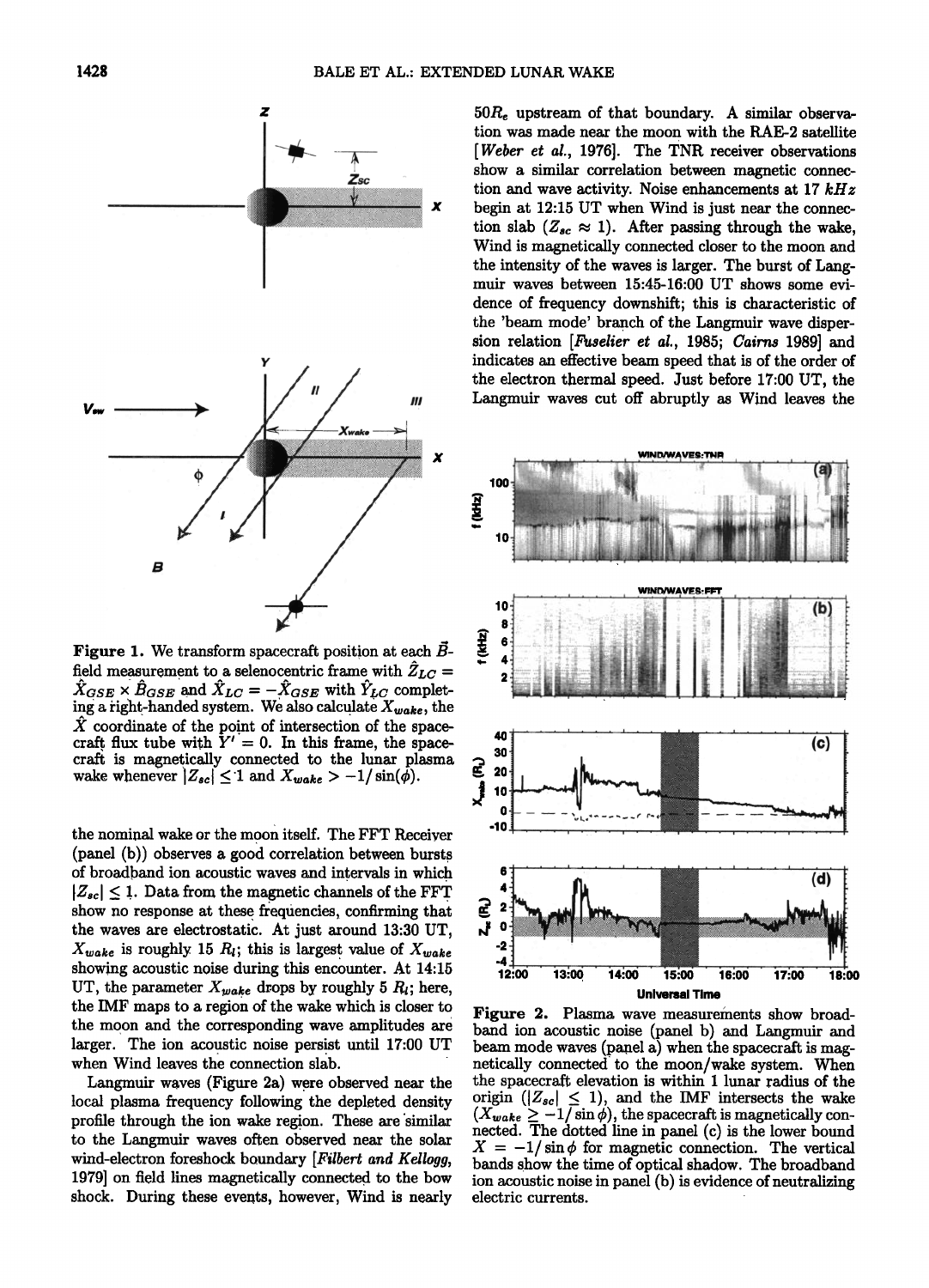**connection slab. Between 17:45 and 18:00 UT, there is an intense burst of Langmuir waves near the local**  plasma frequency. The parameter  $X_{wake}$  is fluctuating **around-1; this implies that the local magnetic field line is connected to the moon itself.** 

# **A Guiding Center Description**

**At any point downstream of the magnetic tangent line to the moon, the particle velocity distributions will be modified; particles whose guiding-center trajectories take them through the moon will be absorbed and**  removed from the distribution. Whang [1968] used a **guiding-center model to describe the ion void observed by Explorer 35. In this model, the field aligned veloc**  ity distribution is Maxwellian,  $f(v) = \frac{n_0}{\pi^{1/2}v_{th}}e^{-v^2/v_{th}^2}$ in the solar wind rest frame, where  $v_{th} = \sqrt{2k_bT/m}$  is **the thermal speed; there is only Larmor gyration in the perpendicular directions. Using the geometry of Figure**  1, one can calculate [*Whang*, 1968] two cutoff velocities<br>within which the solar wind particles are absent. These<br>cutoffs speeds are defined as<br> $\gamma_1 = v_1/v_{sw} = \sin(\alpha + \lambda)/\sin(\phi - \alpha - \lambda)$  (1)<br> $\gamma_2 = v_2/v_{sw} = \sin(\alpha - \lambda)/\sin(\phi + \alpha - \lambda)$  (2 **within which the solar wind particles are absent. These cutoffs speeds are defined as** 

$$
\gamma_1 = v_1/v_{sw} = \sin(\alpha + \lambda)/\sin(\phi - \alpha - \lambda) \qquad (1)
$$

$$
\gamma_2 = v_2/v_{sw} = \sin(\alpha - \lambda)/\sin(\phi + \alpha - \lambda) \qquad (2)
$$

where  $\lambda = \tan^{-1}(Y_{sc}/X_{sc}), \phi = \tan^{-1}(B_y/B_x)$  and  $\alpha = \sin^{-1}(\sqrt{1 - Z_{sc}^2}/\sqrt{X_{sc}^2 + Y_{sc}^2})$ ; these relationships **come purely from time-of-flight and geometrical considerations and are the same for ions and electrons. This defines three disturbed regions of solar wind [Whang, 1968] as indicated in Figure 1. In these regions, the parallel particle distribution is Maxwellian in the inter**vals  $(-\infty, -\gamma_1 v_{sw})$  in region I,  $(\gamma_2 v_{sw}, \infty)$  in region II, and  $(-\infty,-\gamma_1v_{sw}) \cup (\gamma_2v_{sw},\infty)$  in region III.

**Wind was in region III until roughly 16:40 UT, where the model predicts that the distribution functions have 'notches' of missing particles given by the above relations. Figure 3a shows WAVES/TNR integrated ampli**tudes in a band, a few kHz wide, centered on  $f_{pe}$ , and **FFT observations averaged over 0.2 - 6.4 kHz (panel (b)) as well as the bands of missing particles (shown as dark regions in panel (c)); We use thermal speeds <sup>ß</sup>**  $v_{th}^{i}/v_{sw} = 1/10$  and  $v_{th}^{e}/v_{sw} = 43/10$  [Ogilvie et al., **1996; Bosqued et al., 1996]. After 16:40 UT, the spacecraft enters region II and the distributions are miss**ing particles below the velocity  $\gamma_2 v_{sw}$ . During the final **burst of Langmuir waves starting at 17:35 UT, Wind is moving quickly between regions II and III, as the magnetic field direction fluctuates rapidly.** 

**The effective densities can be calculated from the**  above distributions and hence a differential density  $\delta n =$  $n_i - n_e$ . Panel (d) shows the model differential density, **5n, that would occur were the plasma unable to provide currents to maintain charge balance. Panels (c) and (d) show that, aside from the umbra and penumbra, this velocity notch affects the electron distribution**  **more strongly; relatively more electrons are depleted from the distribution and the region is left with a net positive charge. In order to avoid the build-up of charge imbalance, the solar wind plasma must produce electric currents along field lines. The resulting current is responsible for the observed ion acoustic waves. Indeed, in the interval from 16:30 to 17:00 UT, the increasing**  value of  $\delta n$  in panel (d) corresponds to an increasing **level of ion acoustic noise in panel (b).** 



**Figure 3. Electric field measurements at the plasma frequency (panel (a)) and averaged over 6.4-0.2 kHz (panel (b)) are shown with the cutoff velocity parameters (panel (c)) and the model density differential 5n (panel (d)). The dotted lines in panel (c) show the ion and electron thermal speeds. As the spacecraft passes through the optical wake (vertical bands), the solar wind ion density is depleted. The dark regions in panel (c) correspond to the missing portions of the particle distribution functions. Beyond the optical wake, the effect of velocity cutoff is more important for the electron distribution; regions of positive charge must induce neutralizing currents in the solar wind and these currents can excite waves. During the interval 16:15- 17:00 UT, a increase in the model differential density 5n corresponds to an increase of ion acoustic noise intensity. The length scale along the bottom axis is the**  distance from the spacecraft to the  $\hat{X}$  axis